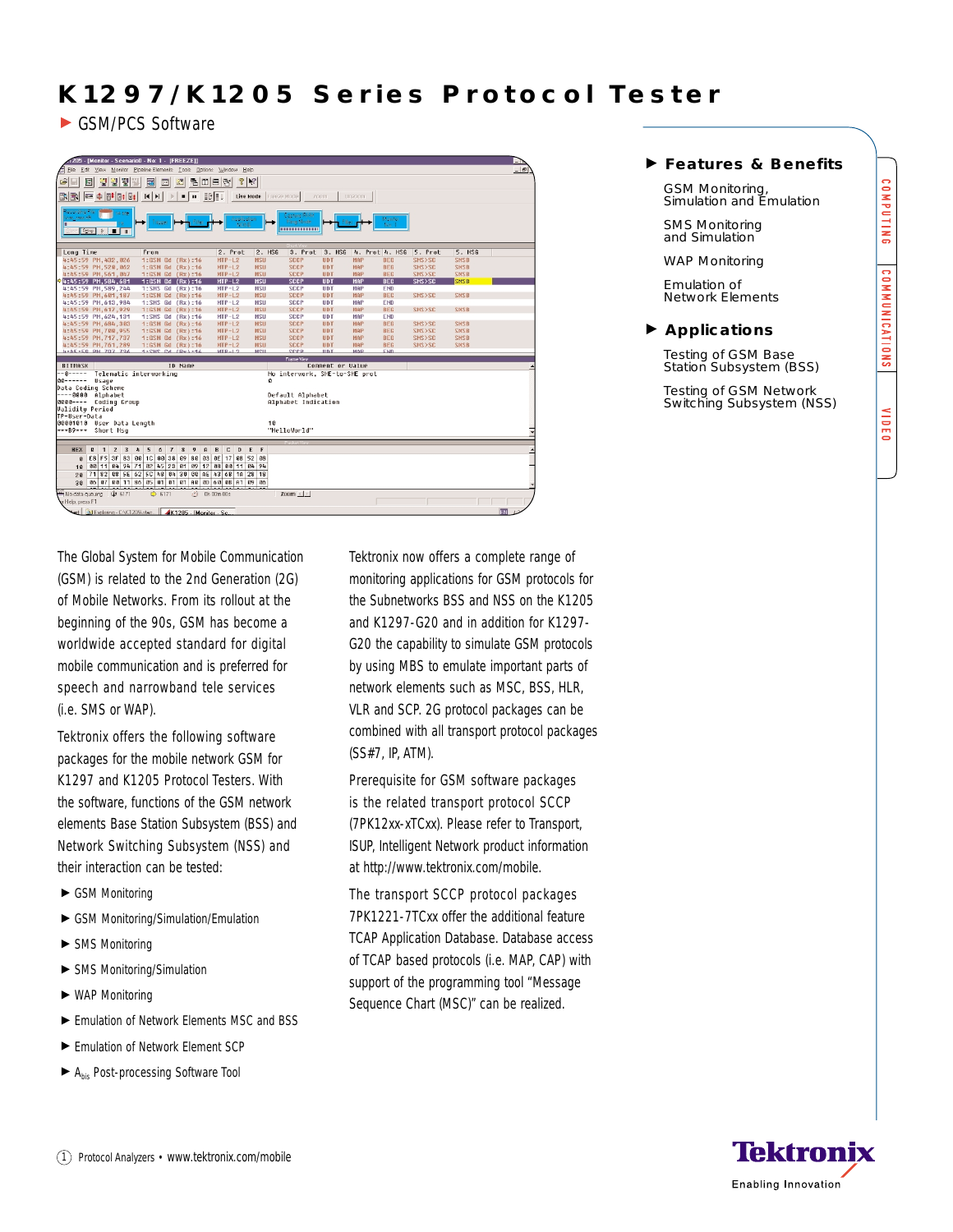# **Ordering Information**

Please refer to K1205 Base Software, Protocol Tester K1297-G20 Base Software and K1297/K1205 Protocol Tester Hardware Product Summaries for further information.

Please note that besides the following ordering numbers (for complete version) upgrades and offline software are available.

#### **GSM Protocol Packages for K1205**

7PK1205-6MG11 – K1205 Protocol SW Monitoring GSM/PCS Package; MAP/TCAP, BSSMAP, DTAP, SUPS, CAMEL (CAP); Prerequisite: Current System Version (7KK1205-6ABxx) and 7PK1205-6TC11.

7PK1205-6MS11 – K1205 Protocol SW Monitoring 2G and 2.5G Mobile SMS Package; SMRP; SMTP  $\check{u}/d$ ; SMCP (GPRS SMS); SMRP (GPRS SMS RP); SMS for CDMA (IS637); Prerequisite: Current System Version (7KK1205-6ABxx) and 7PK1205-6MG11, -6MC11 or -6GB11.

7PK1205-6ML11 – K1205 Protocol SW Monitoring Mobile Package; Location Services protocols (BSSLAP, BSSMAP-LE, SMLCPP, RRLP, LLP); Prerequisite: Current System Version (7KK1205-6ABxx) and 7PK1205-6MB11.

7PK1205-6MU11 – K1205 Protocol SW Monitoring TD-SCDMA Package; Contains RSL, O&M, Asub, TSM 04.08, TSM 04.60, PCU-FRS3006; Prerequisite: Current System Version (7KK1205-6ABxx) and 7PK1205-6TP11.

7PK1205-6MW11 – K1205 Protocol SW Monitoring Package; WAP; Prerequisite: Current System Version (7KK1205-6ABxx) and 7PK1205-6MG or -6MM or -6MS.

#### **Manufacturer Specific Abis Packages for K1205**

**7KK1205-6EA11 – K1205 SW Monitoring GSM Abis**; MOTOROLA specific protocols incl. A<sub>bis</sub> O&M for<br>Europe and USA; Prerequisite: Current System Version (7KK1205-6ABxx) and 7PK1205-6TN11.

**7KK1205-6EB11 – K1205 SW Monitoring GSM**  $A_{hist}$ NOKIA specific protocols incl.  $A<sub>bis</sub>$  O&M; Prerequisite: Current System Version (7KK1205-6ABxx) and 7PK1205-6TN11.

**7KK1205-6EC11 – K1205 SW Monitoring GSM Abis** LUCENT specific protocols incl. A<sub>his</sub> O&M; Prerequisite: Current System Version (7KK1205-6ABxx) and 7PK1205-6TN11.

**7KK1205-6ED11 – K1205 SW Monitoring GSM**  $A_{bis}$ **;** ALCATEL specific protocols incl.  $A_{\text{his}}$  O&M; Prerequisite: Current System Version (7KK1205-6ABxx) and 7PK1205-6TN11.

**7KK1205-6EE11 – K1205 SW Monitoring GSM**  $A_{\text{bis}}$ **;** ERICSSON specific protocols incl. Abis O&M; Prerequisite: Current System Version (7KK1205-6ABxx) and 7PK1205-6TN11.

**7KK1205-6EF11 – K1205 SW Monitoring GSM Abis;** MCI specific protocols incl. ISUP; Prerequisite: Current System Version (7KK1205-6ABxx) and 7PK1205-6TN11.

**7KK1205-6EG11 – K1205 SW Monitoring GSM**  $A_{\text{his}}$ **;** SIEMENS specific protocols incl.  $A_{\text{his}}$  O&M, RSL, ASUB; Prerequisite: Current System Version (7KK1205-6ABxx) and 7PK1205-6TN11.

**7KK1205-6EH11 – K1205 SW Monitoring GSM A**bis NORTEL specific protocols incl. Abis O&M; Prerequisite: Current System Version (7KK1205-6ABxx) and 7PK1205-6TN11.

#### **GSM Monitoring Protocol Packages for K1297-G20**

7PK1221-6MG11 – K1297-G20 Protocol SW Monitoring GSM/PCS Package; incl. all 2G MAP/TCAP variants, BSSMAP, DTAP, SUPS, CAMEL variants (CAP); Prerequisite: Current System Version (7KK1220-0SCxx) and 7PK1221-6/7TC11.

7PK1221-6MS11 – K1297-G20 Protocol SW Monitoring Mobile SMS Package; incl. SMRP; SMTP u/d; SMCP (GPRS SMS); SMRP (GPRS SMS RP); SMS for CDMA (IS637); Prerequisite: Current System Version (7KK1220-0SCxx) and 7PK1221-6/7MG11 or -6/7MC11 or -6/7MM11 or -6/7GB11.

7PK1221-6ML11 – K1297-G20 Protocol SW Monitoring Mobile Location Services Package; incl. Location Services protocols (BSSLAP, BSSMAP-LE, SMLCPP, RRLP, LLP); Prerequisite: Current System Version (7KK1220-0SCxx) and 7PK1221-6/7MB11.

7PK1221-6MU11 – K1297-G20 Protocol SW Monitoring TD-SCDMA Package; contains: RSL, O&M, Asub; TSM 04.08, TSM 04.60, PCU-FRS3006; Prerequisite: Current System Version (7KK1220-0SCxx) and 7PK1221-6/7TP11.

7PK1221-6MW11 – K1297-G20 Protocol SW Monitoring WAP Package; Prerequisite: Current System Version (7KK1220-0SCxx) and 7PK1221-6/7MG11 or -6/7MM11 or -6/7MS11.

#### **GSM**

#### **Monitoring/Simulation/Emulation Protocol Packages for K1297-G20**

7PK1221-7MG11 – K1297-G20 Protocol SW Monitoring/Simulation/Emulation GSM/PCS Package; incl. MAP/TCAP, BSSMAP, DTAP, SUPS, CAMEL (CAP); Prerequisite: Current System Version (7KK1220-0SCxx) and 7PK1221-7TC11.

7PK1221-7MS11 – K1297-G20 Protocol SW Monitoring/Simulation/Emulation Mobile SMS Package; incl. SMRP; SMTP u/d; SMCP (GPRS SMS); SMRP (GPRS SMS RP); SMS for CDMA (IS637); Prerequisite: Current System Version (7KK1220-0SCxx) and 7PK1221-7MG11 or -7MC11 or -7MM11 or -7GB11.

7PK1221-7ML11 – K1297-G20 Protocol SW Monitoring/Simulation/Emulation Mobile Location Services Package; incl. Location Services protocols (BSSLAP, BSSLAP-LE); Prerequisite: Current System Version (7KK1220-0SCxx) and 7PK1221-7MG11.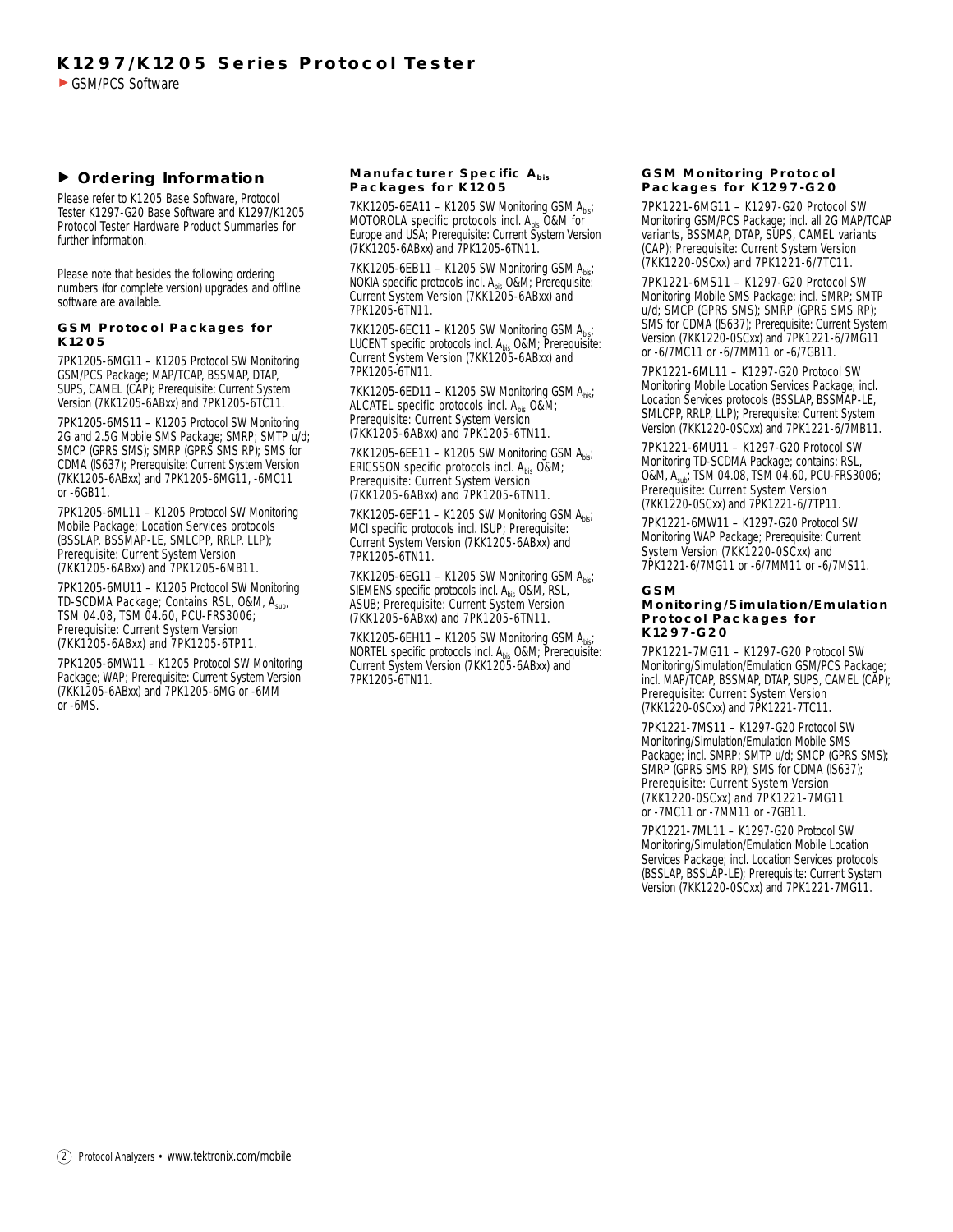#### **Network Element Emulations for K1297-G20**

7KK1223-8MG11 – K1297-G20 Emulation entity Network Element 2G Mobile; MSC/BSS (GPRS+GSM+CDMA); Prerequisite: Current System Version (7KK1220-0SCxx) and 7PK1221-7MG11.

7KK1223-8GH11 – K1297-G20 Emulation entity Network Element Mobile; HLR/VLR (GSM+GPRS); Prerequisite: Current System Version (7KK1220-0SCxx) and 7PK1221-7MC11 or -7MG11 or -7MM11 or -7GS.

7KK1223-8JS11 – K1297-G20 Emulation entity Network Element Core&Intelligent Network (SCP); for CAMEL Ph1 and ETSI Core INAP CS-1; Prerequisite: Current System Version (7KK1220-0SCxx) and 7PK1221-7CJ11 or -7MG11.

#### **Manufacturer Specific Abis Packages for K1297-G20**

7KK1225-6MA11 – K1297-G20 Manuf. Specif. Protocols Monitoring GSM Abis; ALCATEL specific protocols incl. Abis O&M; Prerequisite: Current System Version (7KK1220-0SCxx) and 7PK1221-6/7TN11.

7KK1225-6ME11 – K1297-G20 Manuf. Specif. Protocols Monitoring GSM Abis; ERICSSON specific protocols incl. A<sub>bis</sub> O&M; Prerequisite: Current System Version (7KK1220-0SCxx) and 7PK1221-6/7TN11.

7KK1225-6ML11 – K1297-G20 Manuf. Specif. Protocols Monitoring GSM Abis; LUCENT specific protocols incl. Abis O&M; Prerequisite: Current System Version (7KK1220-0SCxx) and 7PK1221-6/7TN11.

7KK1225-6MM11 – K1297-G20 Manuf. Specif. Protocols Monitoring GSM Abis; MOTOROLA specific protocols incl. A<sub>bis</sub> O&M; Prerequisite: Current System Version (7KK1220-0SCxx) and 7PK1221-6/7TN11.

7KK1225-6MN11 – K1297-G20 Manuf. Specif. Protocols Monitoring GSM A<sub>bis</sub>; NOKIA specific protocols incl. A<sub>bis</sub> O&M; Prerequisite: Current System Version (7KK1220-0SCxx) and 7PK1221-6/7TN11.

7KK1225-6MT11 – K1297-G20 Manuf. Specif. Protocols Monitoring GSM Abis; NORTEL specific protocols incl. Abis O&M; Prerequisite: Current System Version (7KK1220-0SCxx) and 7PK1221-6/7TN11.

7KK1225-6MS11 – K1297-G20 Manuf. Specif. Protocols Monitoring GSM Abis; SIEMENS specific protocols incl. Abis O&M; Prerequisite: Current System Version (7KK1220-0SCxx) and 7PK1221-6/7TN11.

### **GSM Bundles**

7KK1205-6SE11 – K1205 SW Monitoring GSM; Bundle Containing: 7PK1205-6TN, -6TC, -6CS, -6MB, -6MG, -6ML, -6MP and -6MS; Prerequisite: Current System Version (7KK1205-6ABxx).

7KK1205-6SF11 – K1205 SW Monitoring CDMA; Bundle Containing: 7PK1205-6TN, -6TC, -6CS, -6MC and 6MS; Prerequisite: Current System Version (7KK1205-6ABxx).

7KK1205-6SQ11 – K1205 SW Monitoring GSM and GPRS; Containing: 7PK1205-6TC, -6TN, -6TP, -6CS, -6MB, -6MG, -6ML, -6MM, -6MP, -6MS, -6GB, -6GN, -6GS and -6JJ; Prerequisite: Current System Version (7KK1205-6ABxx).

7KK1221-6SE11 – K1297-G20 SW Bundle Monitoring GSM; Containing: 7PK1221-6TN, -6TC, -6CS, -6MB, -6MG, -6ML, -6MP and -6MS; Prerequisite: Current System Version (7KK1220-0SCxx).

7KK1221-6SF11 – K1297-G20 SW Bundle Monitoring CDMA; Containing: 7PK1221-6TN, -6TC, -6CS, -6MC and -6MS; Prerequisite: Current System Version (7KK1220-0SCxx).

7KK1221-6SQ11 – K1297-G20 SW Bundle Monitoring GSM and GPRS; Containing: 7PK1221-6TC, -6TN, -6TP, -6CS, -6MB, -6MG, -6ML, -6MM, -6MP, -6MS, -6GB, -6GN, -6GS and -6JJ; Prerequisite: Current System Version (7KK1220-0SCxx).